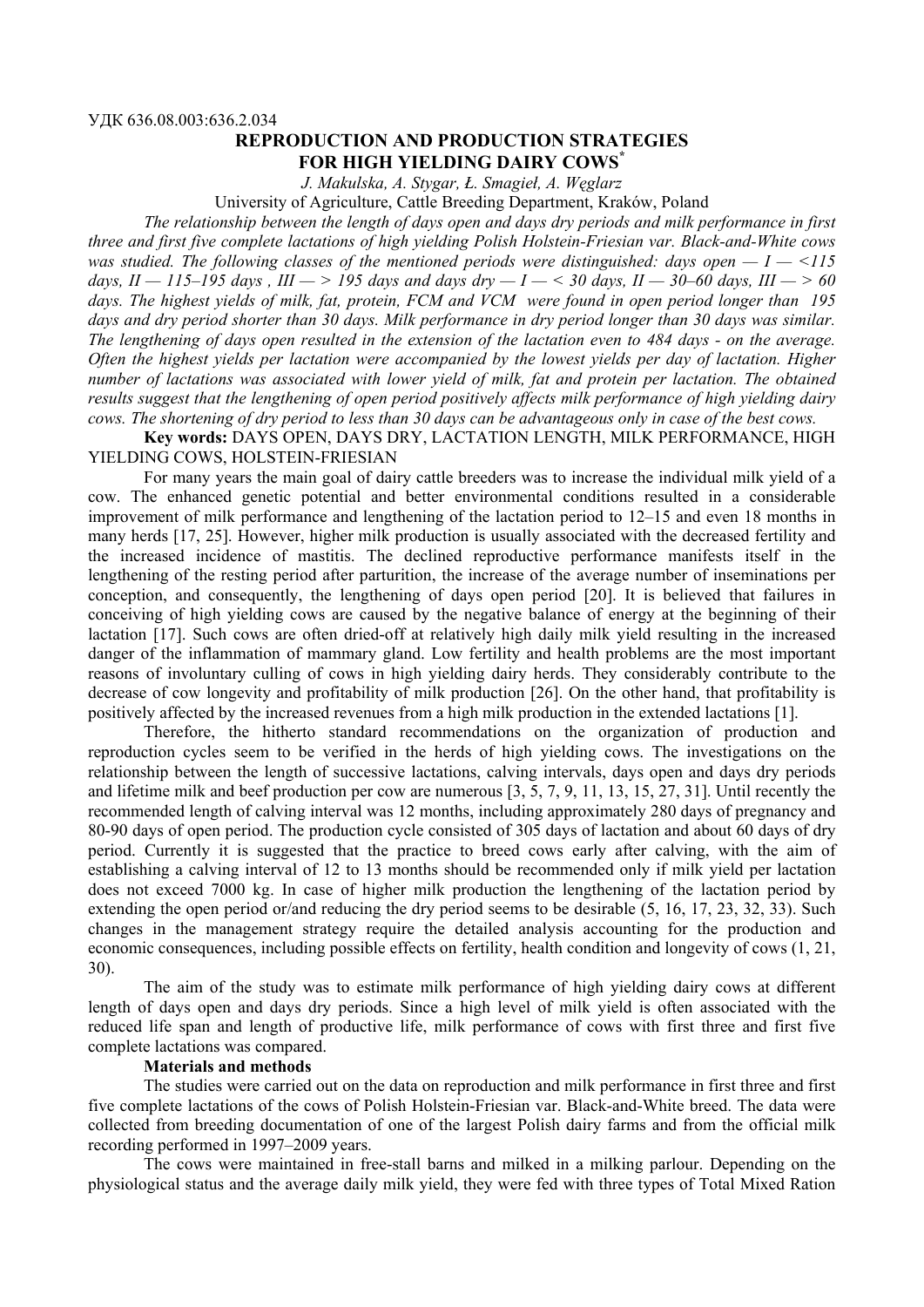(TMR), balanced according to INRA feeding standards. The cows with daily milk production higher than 25 kg were milked three times a day.

The information recorded for an individual cow were: the dates of calving, conception and dryingoff, yields of milk, fat and protein per lactation and the contents of fat and protein in milk. From the collected data the following indices were estimated: length of days open (DO) and days dry (DD), length of lactation, milk yield per day of lactation, FCM (Fat Corrected Milk) and VCM (Value Corrected Milk) per lactation and per day of lactation.

Fat Corrected Milk and Value Corrected Milk were calculated according the formulas [1, 15]:  $FCM = 0.4 \times milk (kg) + 15 \times fat (kg)$ 

VCM =  $-0.05 \times$  milk (kg) + 8.66  $\times$  fat (kg) + 25.98  $\times$  protein (kg)

To carry out the basic statistical analysis of the effect of DO and DD on milk performance the following classes of the studied periods were distinguished:

days open (DO) I — <115 days, II — 115–195 days, III — > 195 days

days dry (DD) I — < 30 days, II — 30–60 days, III — > 60 days

#### **Results and discussion**

The tables 1 and 2 present milk performance of the cows in first three complete lactations at three different lengths of DO and DD. In the highest number of the reproduction and production cycles the length of DO was at the range of 115-195 days ( $II<sup>nd</sup>$  class) and DD at the range of  $30-60$  days ( $II<sup>nd</sup>$ ) class. The highest yields of milk, fat, protein, FCM and VCM per lactation were obtained with open period longer 195 days ( $III<sup>rd</sup>$  class) and dry period shorter than 30 days ( $I<sup>st</sup>$  class). Since the average daily yields of milk, FCM and VCM in III<sup>rd</sup> class of DO were the lowest, the highest lactation yields resulted from a high number of days in milk (the average length of lactation was 484 days). The highest milk performance per lactation in I<sup>st</sup> class of DD was accompanied by the highest values of daily yields of milk, FCM and VCM. However, this class consisted of very small number of production cycles. Production indices in  $II<sup>nd</sup>$  and  $III<sup>rd</sup>$  classes of DD were similar.

Milk performance in first five complete lactations of the cows at three different lengths of DO and DD is shown in the tables 3 and 4. The highest share constituted the cycles with the shortest DO  $(I<sup>st</sup> class)$ and the longest DD (III<sup>rd</sup> class). The average lactation length in  $I<sup>st</sup>$  DO class was close to the standard (305) days). The average yields of milk and its components per lactation and per day of lactation were lower in all classes of DO and DD, compared to those obtained in first three lactations. Similarly, as in case of first three lactations the highest yields of milk, fat, protein, FCM and VCM per lactation were found in the longest DO (IIIrd class) and the average lactation length of 467 days. The highest yields per lactation in this class were accompanied by the lowest daily yields. Also, as in first three lactations the highest yields of milk, fat, protein, FCM and VCM per lactation and per day of lactation and the highest contents of fat and protein in milk were found in the shortest DD (I<sup>st</sup> class). However, this class included only 20 production cycles of the cows of probably very high production potential. Milk, fat, protein, FCM and VCM yields per lactation and per day of lactation in  $II<sup>nd</sup>$  and  $III<sup>rd</sup>$  classes of DD ( $\geq$ 30 days) was comparable.

According to the performed analysis the highest milk performance in first three as well as in first five complete lactations were observed in DO longer than 195 days. The studies carried out in Poland and in other countries indicate that the lengthening of voluntary waiting period after parturition and, consequently, the extension of open period can be advantageous in the herds of high yielding cows [1, 18, 22]. In such cows the insemination efficiency, comprising estrus-detection rate and conception rate, can be decreased because of the negative energy balance and lower body condition at the beginning of the lactation [17]. With proper feeding the energy equilibrium in high yielding cows is reached in approximately 100–120 days postpartum [8]. reported that in cows of the average yield higher than 10 000 kg the shortening of DO resulted in a lower fertility (especially in older cows) and in a decreased milk yield. Bar-Anan and Soller (1979) found that in high yielding herds the highest productivity in the current and subsequent lactations was achieved by primiparous cows that were inseminated not earlier than 70 days postpartum and by multiparous cows at 41 to 90 DO. Bogucki et al. (2006, 2007) observed the increase of the length of DO period along with the increase of milk yield: from 105 days (milk yield less than 5000 kg) to 146 days (milk yield higher than 8000 kg) and even to 264 days (milk yield higher than 14000 kg). He found that the extended DO period was associated with the increase of the length of the resting period after parturition and the length of service period. The insemination index was distinctly higher in the group of the cows with the highest milk yield. The lengthening of DO period reduces the need for hormonal treatments due to anoestrus and other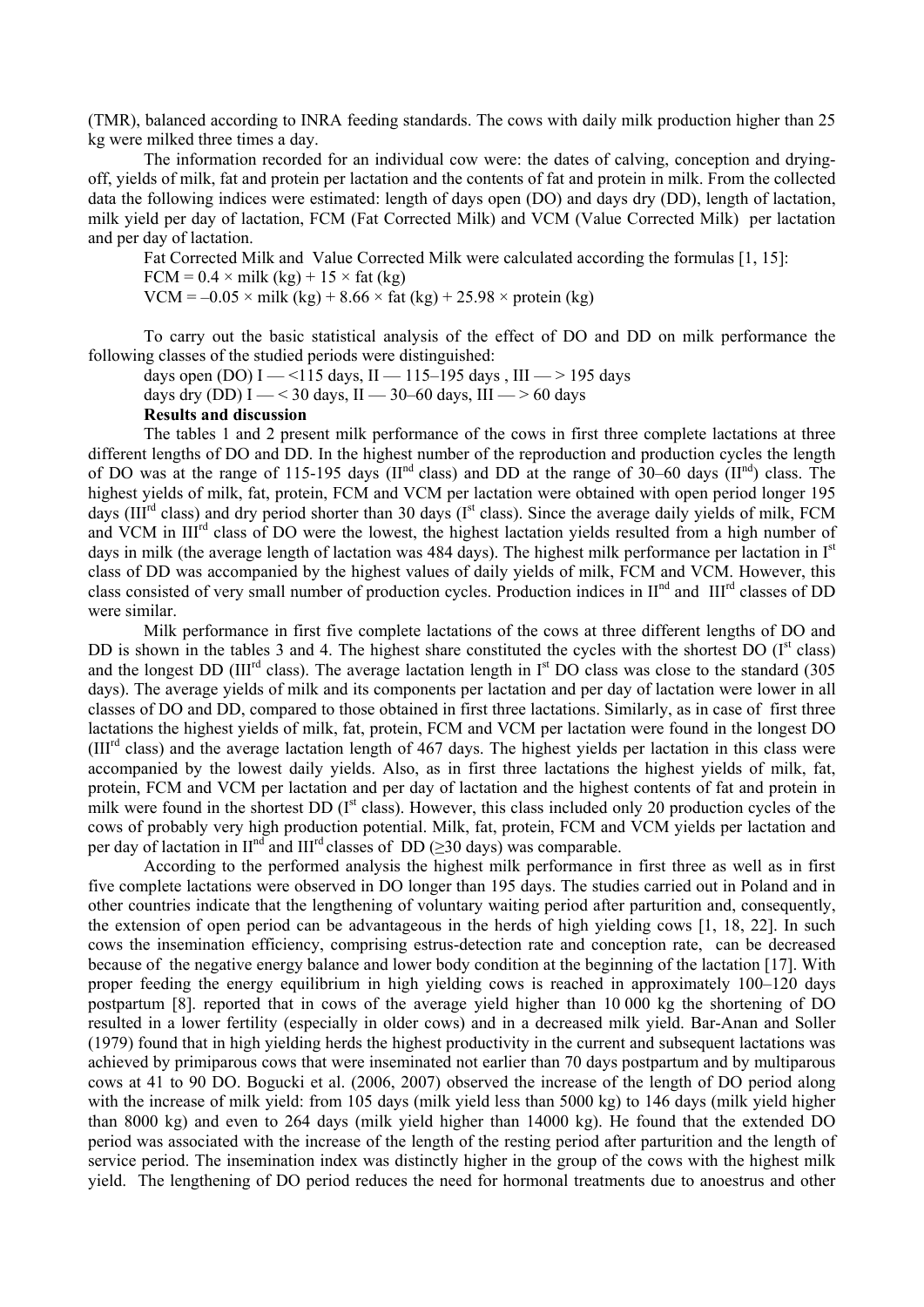fertility disturbances. Also, it results in the reduced number of AIs per serviced cow, shorten period from the first AI to conception and, finally, in lower culling due to to fertility problems. [19] observed that longer DO period did not imply an increased risk for development of cystic ovaries and did not result in weaker heat symptoms over time. [22[ when evaluating the effect of calving interval on milk performance of Holstein-Friesian cows found the highest yield of milk and milk components in cows with more than 250-day open period. The correlations between DO and fat and protein [14] were high and amounted to 0.53 and 0.52 respectively. But Juszczak and Hibner [16] maintained that if the average DO did not exceed 100 days the differences in milk yield were not significant. Similarly to the present results [4] observed that the average milk production per day of lactation tends to be lower when DO is extended. This is due to longer periods with low production. However, Dymnicki et al. [10] reported that high yielding cows with DO longer than 120 days have longer lifetime production and higher number of days in milk, and despite lower daily yield are characterized by higher lifetime production of milk, fat and protein compared with the cows of shorter DO. Also, Pytlewski et al. [23] found that cows in which the mean length of DO ranged from 121 to 160 days had the longest lifespan, productive life and milking period, as well as the highest lifetime production of milk, fat and protein.

High yielding cows are often dried-off at high daily milk yield which contributes to the increase of udder problems and thereby also need for antibiotics [17]. Shortening or omitting of drying period would probably result in the increase of milk, fat and protein yield in a present lactation, but also in the decrease of milk performance in the subsequent lactation. Quantification of the effect of days dry on subsequent milk production is, therefore, critical for establishing the optimal dry period length [29]. Generally, in the studied herd the tendency to maintain DD periods longer than 30 days was observed. Only small group of best cows had shorter DD period. Węglarzy [34], when analysing 305-day lactations of Polish Holstein-Friesian Black-and-White cows, found the highest milk, fat and protein yield in the cows with DD of 61–90 days. Dry period shorter than one month, as well as longer than three months had statistically confirmed negative effect on the milk, fat and protein yield in the subsequent 305-day lactation. Shortening of the dry period to less than 30 days negatively influenced udder health, especially in multiparous cows that require a longer postlactation time for regeneration of udder glandular tissue than primiparous cows. In the study of Borkowska et al. [8] it was shown that too short dry period (up to 21 days) was connected with the lowest yield of milk, fat and protein in the standard lactation. Their results were confirmed later by Winnicki et al. [35, 24] found that in cows of Polish Holstein-Friesian var. Black-and-White breed the most advantageous lengths of DD, in terms of milk yield in the standard 305-day lactation, were 57–63 days (for cows with HF genes share less or equal 87.5%) and 64–70 days (for cows with HF genes share higher than 87.5%).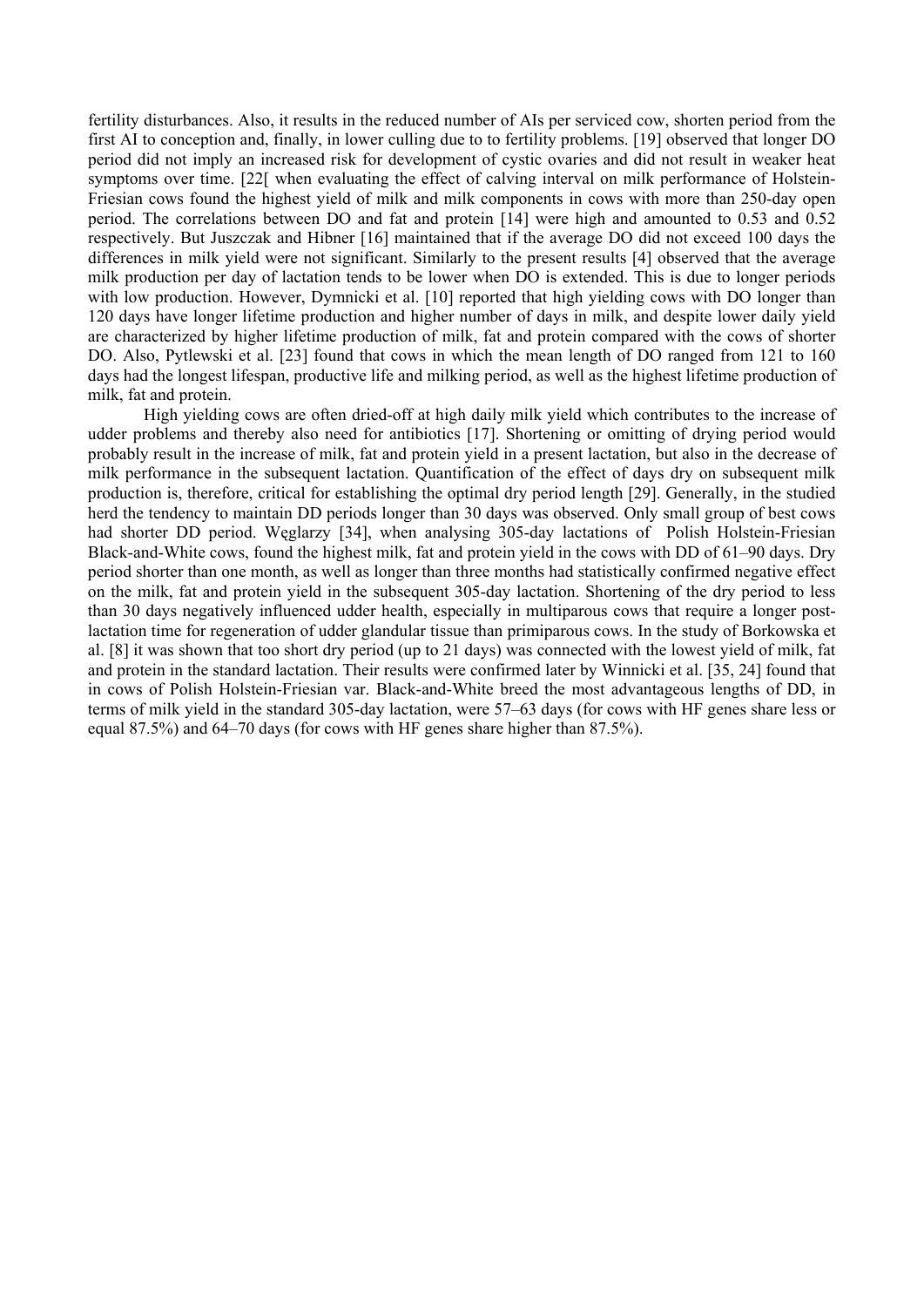| Days open class | N    | Average<br>open<br>period<br>(days) | Average<br>lactation<br>length<br>(days) |    | kg milk/<br>lactation | $\frac{0}{0}$<br>fat | $\%$<br>protein | kg fat/<br>lactation | kg protein/   kg FCM/   kg VCM/<br>lactation | lactation | lactation | kg milk<br>per day | kg FCM<br>per day<br>of lactation of lactation | kg VCM**<br>per day<br>of lactation |
|-----------------|------|-------------------------------------|------------------------------------------|----|-----------------------|----------------------|-----------------|----------------------|----------------------------------------------|-----------|-----------|--------------------|------------------------------------------------|-------------------------------------|
|                 | 749  | 94                                  | 322                                      | ž. | 9138                  | 3.90                 | 3.34            | 352                  | 304                                          | 8934      | 10476     | 28.38              | 27.74                                          | 32.53                               |
|                 |      |                                     |                                          | sd | 1972                  | 0.50                 | 0.21            | 71                   | 61                                           | 1755      | 2028      | 6.02               | 5.31                                           | 6.11                                |
|                 |      |                                     |                                          |    |                       |                      |                 |                      |                                              |           |           |                    |                                                |                                     |
| П               | 1053 | 150                                 | 370                                      | ż. | 10118                 | 3.97                 | 3.38            | 399                  | 340                                          | 10028     | 11784     | 27.38              | 27.13                                          | 31.88                               |
|                 |      |                                     |                                          | sd | 2185                  | 0.48                 | 0.22            | 85                   | 69                                           | 2059      | 2369      | 5.70               | 5.31                                           | 6.05                                |
|                 |      |                                     |                                          |    |                       |                      |                 |                      |                                              |           |           |                    |                                                |                                     |
| III             | 801  | 274                                 | 484                                      | ž. | 12688                 | 3.99                 | 3.42            | 502                  | 432                                          | 12606     | 14942     | 26.23              | 26.05                                          | 30.87                               |
|                 |      |                                     |                                          | sd | 2957                  | 0.48                 | 0.21            | 116                  | 98                                           | 2824      | 3344      | 5.10               | 4.72                                           | 5.46                                |

**\***FCM – Fat Corrected Milk; \*\*VCM - Value Corrected Milk

*Table 2* 

## **Milk performance in first three complete lactations depending on the length of days dry period**

| Days dry class | N    | Average<br>dry<br>period<br>(days) | Average<br>lactation<br>length<br>(days) |    | kg milk/<br>lactation | $\frac{0}{0}$<br>fat | $\frac{0}{0}$<br>protein | kg fat<br>lactation | kg protein/<br>lactation | $kg$ FCM/<br>lactation | kg VCM/<br>lactation | kg milk<br>per day<br>of lactation | kg FCM<br>per day | kg VCM**<br>per day<br>of lactation of lactation |
|----------------|------|------------------------------------|------------------------------------------|----|-----------------------|----------------------|--------------------------|---------------------|--------------------------|------------------------|----------------------|------------------------------------|-------------------|--------------------------------------------------|
|                | 70   | 14                                 | 381                                      | ż  | 10966                 | 4.08                 | 3.43                     | 445                 | 376                      | 1066                   | 13070                | 28.98                              | 29.23             | 34.52                                            |
|                |      |                                    |                                          | sd | 2493                  | 0.44                 | 0.19                     | 103                 | 85                       | 2469                   | 2914                 | 6.01                               | 5.83              | 6.91                                             |
|                |      |                                    |                                          |    |                       |                      |                          |                     |                          |                        |                      |                                    |                   |                                                  |
|                | 1338 | 52                                 | 387                                      | ż. | 10589                 | 3.96                 | 3.38                     | 416                 | 356                      | 10476                  | 12327                | 27.55                              | 27.22             | 32.00                                            |
|                |      |                                    |                                          | sd | 2783                  | 0.49                 | 0.22                     | 110                 | 92                       | 2677                   | 3146                 | 5.78                               | 5.21              | 5.96                                             |
|                |      |                                    |                                          |    |                       |                      |                          |                     |                          |                        |                      |                                    |                   |                                                  |
| III            | 1195 | 76                                 | 397                                      | ż. | 10649                 | 3.94                 | 3.38                     | 417                 | 359                      | 10507                  | 12398                | 26.96                              | 26.58             | 31.32                                            |
|                |      | $\overline{\phantom{a}}$           |                                          | sd | 2815                  | 0.49                 | 0.21                     | 111                 | 95                       | 2706                   | 3225                 | 5.51                               | 5.05              | 5.77                                             |

**\***FCM – Fat Corrected Milk; \*\*VCM - Value Corrected Milk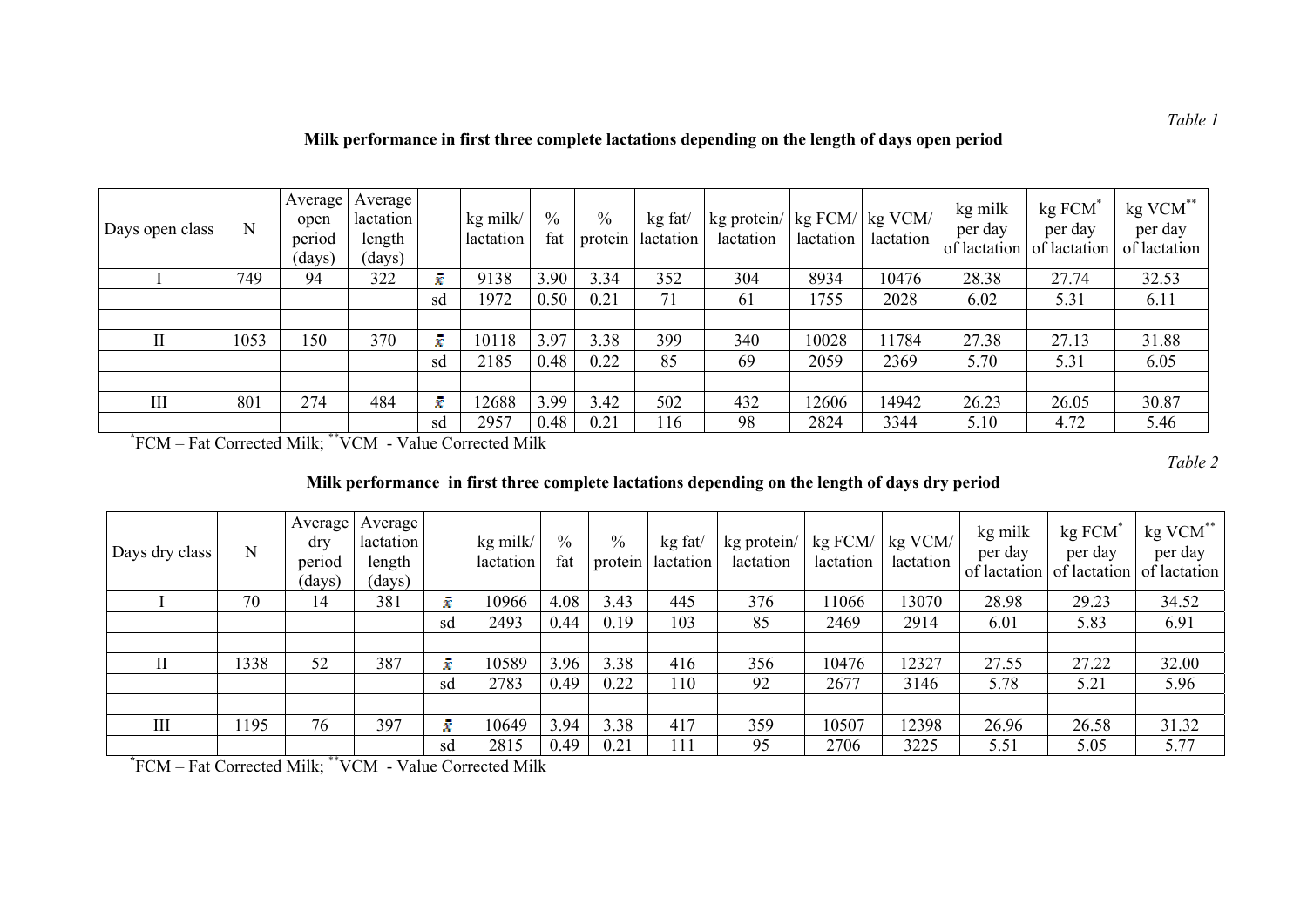**Milk performance in first five complete lactations depending on the length of days open period**

| Days open class | N   | Average<br>open<br>period<br>(days) | Average  <br>lactation<br>length<br>(days) |    | kg milk/<br>lactation | $\%$<br>fat | $\%$ | kg fat/<br>protein actation | kg protein/<br>lactation | kg FCM/<br>lactation | $1 \text{ kg } VCM$<br>lactation | kg milk<br>per day | kg FCM<br>per day<br>of lactation of lactation | kg VCM**<br>per day<br>of lactation |
|-----------------|-----|-------------------------------------|--------------------------------------------|----|-----------------------|-------------|------|-----------------------------|--------------------------|----------------------|----------------------------------|--------------------|------------------------------------------------|-------------------------------------|
|                 | 640 | 77                                  | 301                                        | ÷  | 8141                  | 4.00        | 3.30 | 323                         | 268                      | 8101                 | 9340                             | 26.98              | 26.86                                          | 30.95                               |
|                 |     |                                     |                                            | sd | 1874                  | 0.47        | 0.21 | 75                          | 59                       | 1802                 | 2037                             | 5.72               | 5.50                                           | 6.15                                |
|                 |     |                                     |                                            |    |                       |             |      |                             |                          |                      |                                  |                    |                                                |                                     |
|                 | 302 | 149                                 | 369                                        | ž. | 10042                 | 3.96        | 3.34 | 394                         | 334                      | 9931                 | 1577                             | 27.23              | 26.93                                          | 31.38                               |
|                 |     |                                     |                                            | sd | 2222                  | 0.48        | 0.20 | 85                          | 70                       | 2080                 | 2385                             | 5.68               | 5.27                                           | 6.00                                |
|                 |     |                                     |                                            |    |                       |             |      |                             |                          |                      |                                  |                    |                                                |                                     |
| III             | 201 | 260                                 | 467                                        | ž. | 2107                  | 4.03        | 3.38 | 486                         | 409                      | 12127                | 14229                            | 25.99              | 26.03                                          | 30.52                               |
|                 |     |                                     |                                            | sd | 2510                  | 0.44        | 0.20 | 105                         | 87                       | 2502                 | 2983                             | 4.49               | 4.42                                           | 5.18                                |

**\***FCM – Fat Corrected Milk; \*\*VCM - Value Corrected Milk

*Table 4* 

**Milk performance in first five complete lactations depending on the length of days dry period**

| Days dry class | N   | Average<br>dry<br>period<br>(days) | Average<br>lactation<br>length<br>(days) |              | kg milk/<br>lactation | $\frac{0}{0}$<br>fat | $\frac{0}{0}$ | kg fat/<br>protein   lactation | kg protein/<br>lactation | kg FCM/<br>lactation | kg VCM/<br>lactation | kg milk<br>per day<br>of lactation | kg FCM<br>per day<br>of lactation | kg VCM**<br>per day<br>of lactation |
|----------------|-----|------------------------------------|------------------------------------------|--------------|-----------------------|----------------------|---------------|--------------------------------|--------------------------|----------------------|----------------------|------------------------------------|-----------------------------------|-------------------------------------|
|                | 20  | 18                                 | 373                                      | $\mathbf{x}$ | 10438                 | 4.12                 | 3.37          | 424                            | 351                      | 10539                | 12267                | 28.04                              | 28.36                             | 33.06                               |
|                |     |                                    |                                          | sd           | 3398                  | 0.40                 | 0.19          | 124                            | 110                      | 3183                 | 3747                 | 7.02                               | 6.39                              | 7.80                                |
|                |     |                                    |                                          |              |                       |                      |               |                                |                          |                      |                      |                                    |                                   |                                     |
|                | 493 | 51                                 | 345                                      | ż            | 9339                  | 3.99                 | 3.33          | 369                            | 310                      | 9276                 | 10785                | 26.99                              | 26.82                             | 31.15                               |
|                |     |                                    |                                          | sd           | 2725                  | 0.48                 | 0.21          | 105                            | 89                       | 2599                 | 3039                 | 5.80                               | 5.42                              | 6.08                                |
|                |     |                                    |                                          |              |                       |                      |               |                                |                          |                      |                      |                                    |                                   |                                     |
| III            | 630 | 75                                 | 350                                      | $\mathbf{x}$ | 9307                  | 3.99                 | 3.32          | 370                            | 308                      | 9267                 | 10748                | 26.74                              | 26.60                             | 30.80                               |
|                |     | $\overline{1}$                     |                                          | sd           | 2426                  | 0.46                 | 0.21          | 101                            | 83                       | 2434                 | 2875                 | 5.25                               | 5.10                              | 5.79                                |

**\***FCM – Fat Corrected Milk; \*\*VCM - Value Corrected Milk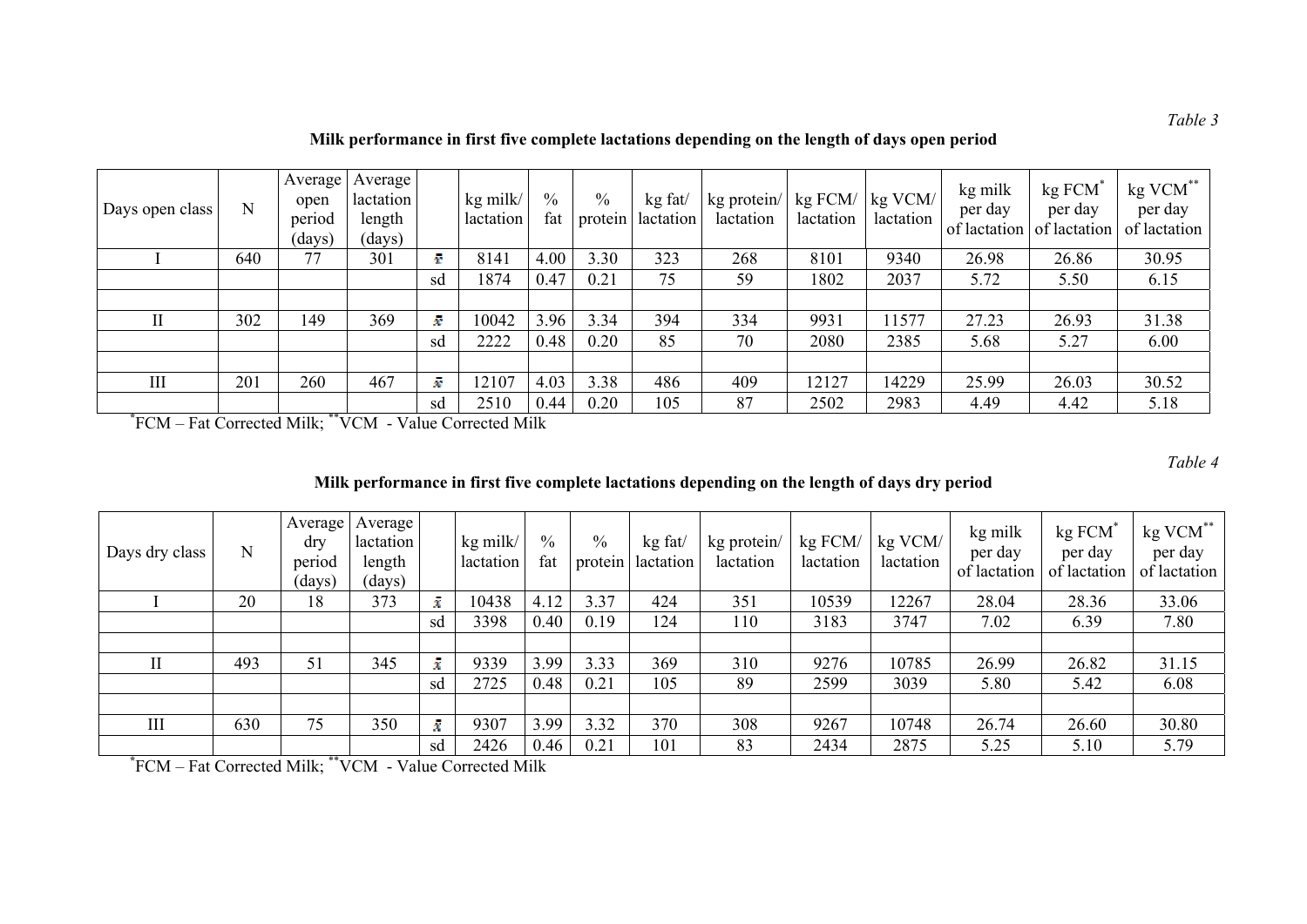Generally, the lengthening of DO and the shortening DD result in the lengthening of lactation and, consequently, in the increase of milk production. Salamończyk and Guliński [25] observed the positive relationship between the length of the extended lactation and milk yield. They concluded that the extension of standard 305-day lactation by 1 day resulted in milk yield increasing by 14.0 kg daily. Bertilsson et al. [4] suggest that cows with extended lactations may generate larger profits as a result of increased lifetime milk yield, extended length of productive life and lower cost of herd replacement.

C o n c l u s i o n s

The highest milk performance in first three and in first five complete lactations of high yielding cows of Polish Holstein-Friesian var. Black-and-White breed was found at open period longer than 195 days and dry period shorter than 30 days. However, the number of production cycles with such a short dry period was very small. In dry periods longer than 30 days milk production indices were similar. The lengthening of days open resulted in the extension of the lactation length even to 484 days — on the average. Independently of the length of days open and days dry periods higher yields of milk, fat and protein per lactation were found in the cows with three lactations compared with those with five lactations.

The obtained results confirm the suggestions on the necessity to change of the hitherto standard recommendations on the optimal length of the reproduction and production cycles in high yielding dairy cows. However, the determination of the most advantageous strategy of dairy herd management needs the thorough analysis, taking into account all production and economic aspects.

S treszczenie

Analizując użytkowość mleczną wysoko wydajnych krów rasy polskiej holsztyńsko-fryzyjskiej odmiany czarno-białej w pierwszych trzech i pierwszych pięciu pełnych laktacjach stwierdzono, że najwyższe wydajności mleka, tłuszczu, białka, FCM i VCM można uzyskać przy *>*195-dniowym okresie międzyciążowym i *<*30-dniowym okresie zasuszenia. Jednakże cykle produkcyjne z tak krótkim okresem zasuszenia były bardzo nieliczne. Wydajność mleczna przy ≥30-dniowych okresach zasuszenia była podobna. Wydłużenie okresu międzyciążowego skutkowało wydłużeniem laktacji nawet do średnio 484 dni. Wyższa liczba laktacji związana była z niższą laktacyjną wydajnością mleka, tłuszczu i białka. Uzyskane wyniki wskazują, że wydłużenie okresu międzyciążowego pozytywnie wpływa na użytkowość mleczną krów wysoko wydajnych. Skrócenie okresu zasuszenia do mniej niż 30 dni może być korzystne tylko w przypadku najlepszych krów.

#### *Й. Макульська, А. Стигар, Л. Смагєль, А. Велгаж*  **РЕПРОДУКТИВНІ ТА ПРОДУКТИВНІ СТРАТЕГІЇ ДЛЯ ВИСОКОПРОДУКТИВНИХ КОРІВ**

# Р е з ю м е

Вивчено взаємозв'язок між тривалістю сухостійного та сервіс періодів і молочною продуктивністю висопродуктивних корів польської голштино-фризської чорно-рябої породи у перші 3 лактації та перші 5 повних лактацій. Вирізняли такі етапи зазначених періодів: сервіс-період :  $-1$ <115 днів, II — 115–195 днів, III — > 195 днів, сухостійний період — I — < 30, III — > 60 днів. Найвищі надої молока, вихід жиру і протеїну, молока базисної жирності та базисної білковості виявлено при тривалості сервіс-періоду більше 195 днів, а сухостійного періоду — менше 30 днів. Показники молочної продуктивності у сухостійний період довший за 30 днів залишалися незмінними. Подовження сервіс-періоду збільшує тривалість лактації в середньому до 484 днів. У багатьох випадках високий надій за лактацію супроводжувався найнижчими добовими надоями в окремі дні. Більша кількість лактацій характеризується нижчими надоями, меншим виходом жиру та протеїну за лактацію. Отримані результати свідчать про те, що продовження сервіс-періоду позитивно впливає на надої у високопродуктивних корів. Скорочення сухостійного періоду до менш ніж 30 днів може мати переваги лише для найкращих корів.

*И. Макульска, А. Стигар, Л. Смагель, А. Велгаж* 

### **РЕПРОДУКТИВНЫЕ И ПРОДУКТИВНЫЕ СТРАТЕГИИ ДЛЯ ВЫСОКОПРОДУКТИВНЫХ КОРОВ**

А н н о т а ц и я

Изучена взаимосвязь между продолжительностью сухостойного и сервис периодов и молочной продуктивностью высопродуктивних коров польской голштино-фризской черно-пестрой породы в первые 3 лактации и первые 5 полных лактаций. Выделяли следующие этапы указанных периодов: сервис-период:  $- I - \langle 115 \text{ and } II - 115 \cdot 195 \text{ and } III - \rangle 195 \text{ and } \text{cycocroйный период} - I - \langle 30, \text{cycocroйный период} \rangle$ III — > 60 дней. Наивысшие удои, выход жира и протеина, молока базисной жирности и базисной белковости обнаружено при длительности сервис-периода более 195 дней, а сухостойного периода —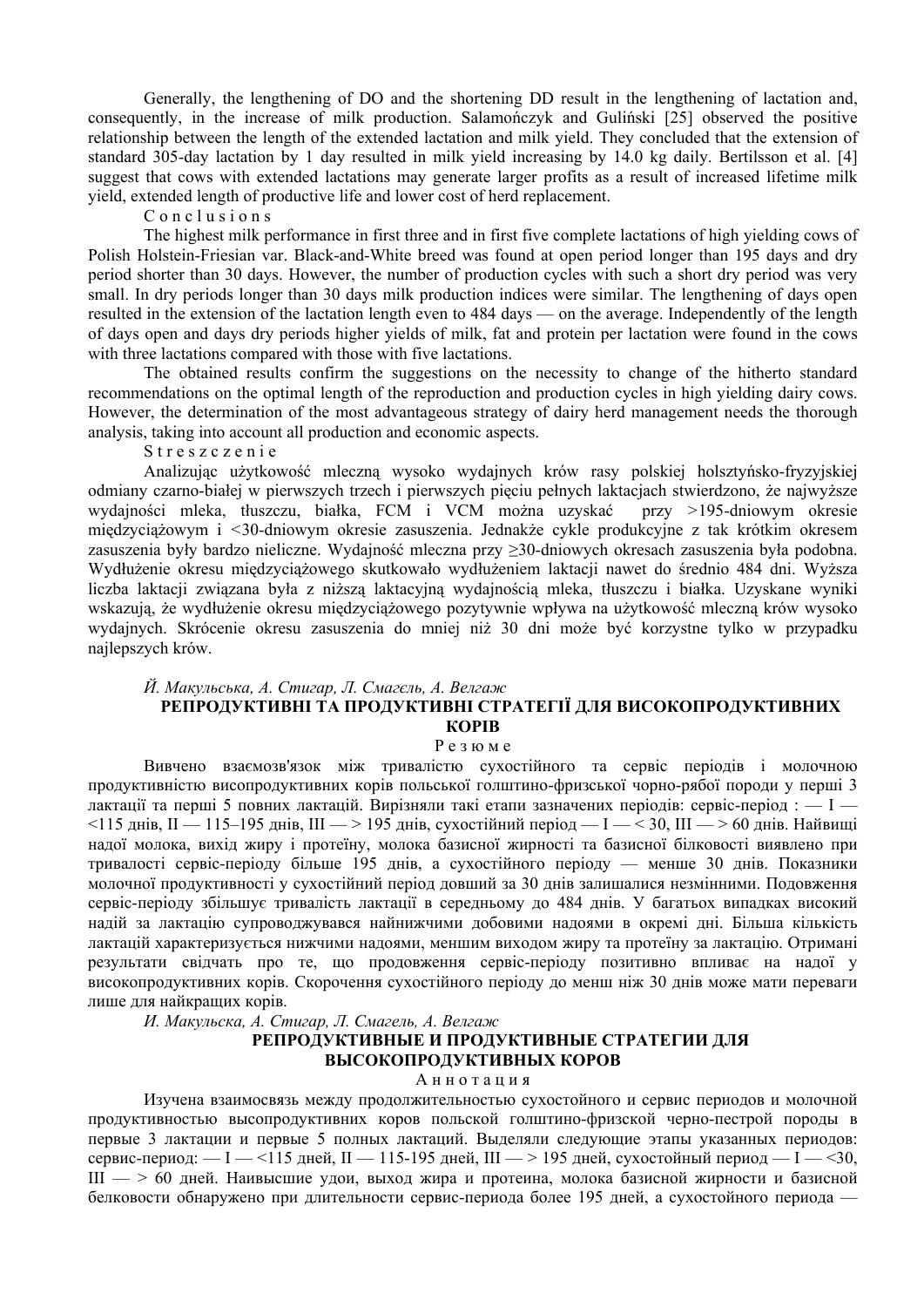менее 30 дней. Показатели молочной продуктивности при сухостойном периоде более 30 дней оставались неизменными. Удлинение сервис-периода увеличивало продолжительность лактации в среднем до 484 дней. Во многих случаях высокий удой за лактацию сопровождался низкими суточными удоями в отдельные дни. Большее количество лактаций характеризуется низкими удоями, меньшим выходом жира и протеина за лактацию. Полученные результаты свидетельствуют о том, что продолжение сервис-периода положительно влияет на удои у высокопродуктивных коров. Сокращение сухостойного периода до менее чем 30 дней может иметь преимущества лишь для наилучших коров.

- 1*. Arbel R.* The effect of extended calving intervals in high lactating cows on milk production and profitability / Arbel R., Bigum Y., Ezra E., et al // J. Dairy Sci. — 2001. — 84, 4. —P. 600–608.
- 2. *Bar-Anan R.* The effect of days open on milk yield and on breeding policy post partum / Bar-Anan R., Soller M. // Anim. Prod. — 1979. — 29. — P. 109–119.
- 3. *Berglund B.* Relationships between production traits and reproductive performance in dairy cattle / Berglund B., Danell B., Janson L., Larsson K. // Acta Agric. Scand. — 1989. — 39. — P. 169–179.
- 4. *Bertilsson J.* Extended calving intervals a way to optimise future milk production? Effects on productivity : book of Abstracts of the 49th Annual Meeting of the EAAP, Warsaw, 24-27 August 1998, 170 / Bertilsson J., Berglund B., Österman S., Rehn H., Tengroth G.
- 5. *Bertilsson J.* Optimising lactation cycles for the high-yielding dairy cow. A European perspective. / Bertilsson J., Berglund B., Ratnayake G., etal // Livest. Prod. Sci. — 1997. — 50. — P. 5–13.
- 6. *Bogucki M.* Wpływ wydajności na płodność krów mlecznych / Bogucki M., Jankowska M., et al // Pr. Komis. Nauk Rol. i Biol. BTN, B. — 2006. — 60. —P. 15–20.
- 7. *Bogucki M.* Zróżnicowanie wskaźników płodności krów mlecznych w związku ze wzrastającą wydajnością laktacyjną. / Bogucki M., Sawa A., Neja W. // Acta Sci. Pol., Zootechnica. — 2007. — 6 (3). — P. 3–10.
- 8. *Borkowska D.* Zależność pomiędzy długością okresu zasuszenia krów a ich produkcyjnością w następnej laktacji / Borkowska D., Januś E., Malinowska K. // Rocz. Nauk. PTZ.  $-2006$ .  $-2(3)$ .  $-$  P. 2–32.
- 9*. Brzuski P.* Estimation of the optimal length of days open for Black-and-White cows / Brzuski P., Makulska J., Parzelski S. et al // Rocz. Nauk. Zoot. — 1993. —20, 1. — P. 55–60.
- 10. *Dymnicki E.* Zależność między długością okresu międzyocieleniowego a cechami użytkowości mlecznej krów rasy czarno-białej / Dymnicki E., Krzyżewski J., Oprządek J., et al // Med. Wet. — 2003. — 59, 9. — P. 792–796.
- 11. *Gil Z.* Zależność między wydajnością mleczną a wskaźnikami płodności krów / Gil Z., Felenczak A., Żychlińska-Buczek J. et al // Med. Wet. — 2007. — 63, 3. — P. 333–335.
- 12. *Gill G. S.* Relationship of age at first calving, days open, days dry and herdlife to a profit function for dairy cattle / Gill G. S., Allaire F. R. // J. Dairy Sci. — 1976. — 59, 6. — P. 1131–1139.
- 13. *Hibner A.* Efektywność produkcji mleka w stadach wysokowydajnych w aspekcie zróżnicowanej długości cyklu reprodukcyjnego krów / Hibner A., Zachwieja A., Juszczak J., Ziemiński R. // Med. Wet. — 1999. —  $55, 11. - P. 753 - 756.$
- 14. *Jagusiak W.* Relationship between days open and different herd average phenotypic and genetic levels of production in Polish Holsteins / Jagusiak W., Żarnecki A. // Ann. Anim. Sci. — 2005. — 5, 2. — P. 261– 268.
- 15. *Januś E.* Wielkość podstawowych wskaźników płodności krów o różnych wydajności mlecznej / Januś E., Borkowska D. // Ann. Univ. M. Curie-Skłodowska Lublin–Polonia. — 2006. — 24, 5. — P. 33–37.
- 16. *Juszczak J.* Długość pierwszego okresu międzyciążowego u krów a efektywność użytkowania mlecznego / Juszczak J., Hibner A. / Post. Nauk Rol. — 2000. — 47, 5. — P. 109–118.
- 17. *Krzyżewski J.* Wpływ przedłużonych laktacji krów na wydajność, skład chemiczny i jakość mleka oraz wskaźniki reprodukcji / Krzyżewski J., Reklewski Z. // Zesz. Nauk. Przegl. Hod. — 2003. — 67. — P. 7– 19.
- 18. *Krzyżewski J.* Wpływ długości okresów międzyciążowych u krów rasy hf na wydajność, skład chemiczny mleka oraz wybrane wskaźniki rozrodu / Krzyżewski J., Strzałkowska N., Reklewski Z., et al // Med. Wet.  $-2004 - 60(1) - P. 76-79.$
- 19. *Larsson B.* Reproductive performance in cows with extended calving interval / Larsson B., Berglund B. // Reprod. Domest. Anim. — 2000. — 35, 6. — P. 777–279.
- 20. *Litwińczuk Z.* Wpływ genotypu i poziomu produkcyjności na wskaźniki rozrodu krów wysoko wydajnych / Litwińczuk Z., Tater U., Stanek P., Jankowski P. // Zesz. nauk. przegl. hod. — 2004. — 74. — P. 121–128.
- 21. *Meadows C.* A spreadsheet-based model demonstrating the nonuiform economic effect of varying reproductive performance in ohio dairy herds / Meadows C., Rajala-Schultz P. J., Frazer G. S. // J. Dairy Sci. — 2005. — 88. — P. 1244–1254.